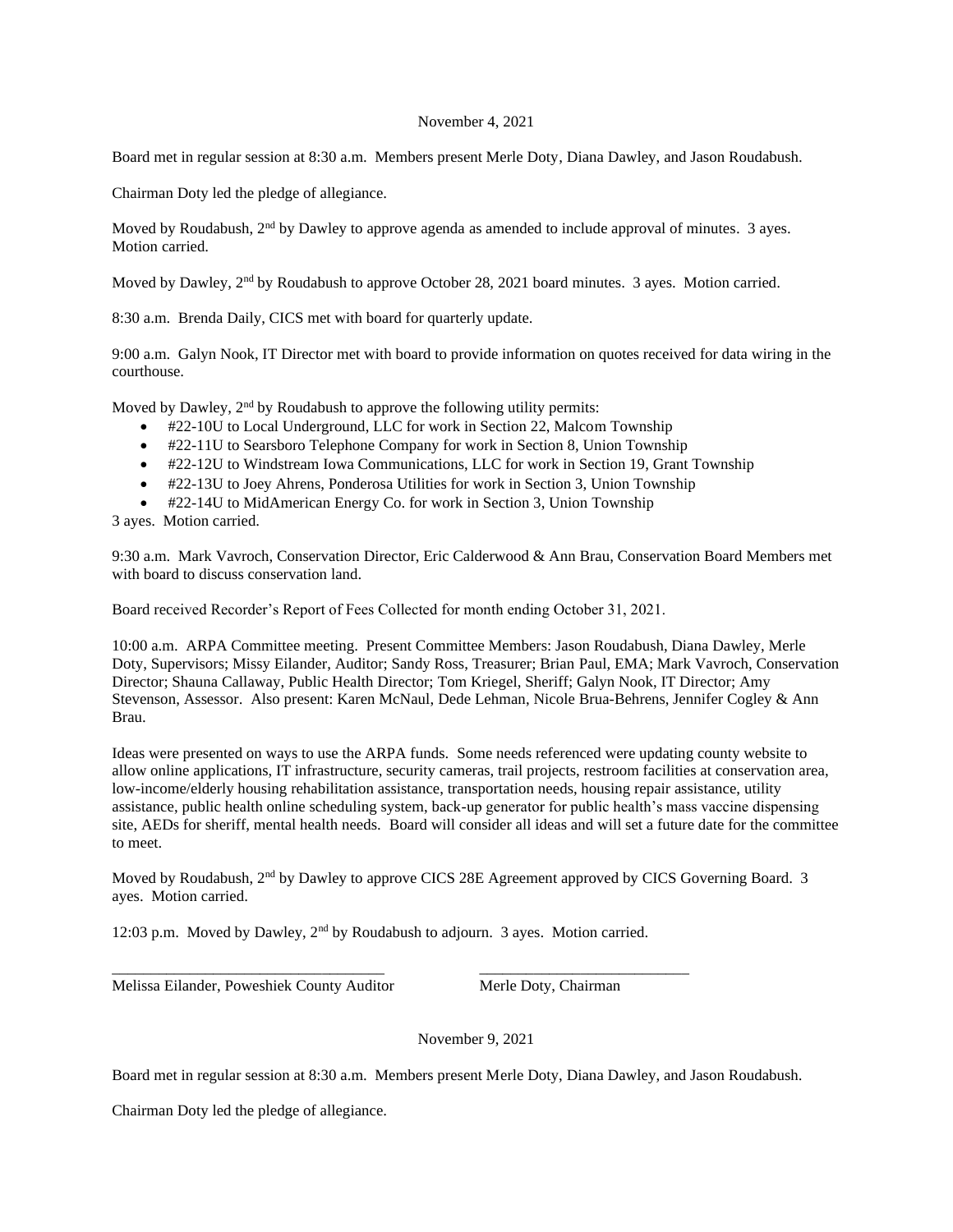Moved by Roudabush, 2<sup>nd</sup> by Dawley to approve agenda. 3 ayes. Motion carried.

Moved by Dawley, 2<sup>nd</sup> by Roudabush to approve the following:

- Certificate of Appointment for Jeffrey Criswell, Deputy Sheriff, effective November 22, 2021, with starting pay \$26.36 per hour
- Certificate of Appointment for Cecily Carpenter to serve as lead dispatcher/jailer effective November 6, 2021, receiving dispatcher pay of \$21.20 per hour plus an additional stipend of \$200 per month

3 ayes. Motion carried.

Moved by Roudabush, 2<sup>nd</sup> by Dawley to approve the following claims:

| A M Leonard                          | Goods         | 124.80    |
|--------------------------------------|---------------|-----------|
| Airgas Usa LLC                       | Svc           | 819.11    |
| <b>Alliant Energy/IPL</b>            | Svc           | 127.28    |
| Altemeier Rentals LLC                | <b>Svc</b>    | 315.00    |
| Altorfer Machinery Co                | Goods & Svc   | 32,206.67 |
| Alyssa Sutherland                    | Mil           | 151.32    |
| American Legion Blakley Steven       | <b>Svc</b>    | 352.00    |
| Amy Andrews                          | Reimb - Goods | 558.68    |
| Angela Rudd                          | Mil           | 23.28     |
| Arnold Motor Supply Inc              | Goods         | 300.83    |
| AT&T Mobility                        | Svc           | 699.11    |
| <b>AUCA</b>                          | Svc           | 45.33     |
| <b>AUCA Chicago Lockbox</b>          | Svc           | 347.84    |
| <b>Audas Sanitation</b>              | Svc           | 323.50    |
| <b>Bailey Office Outfitters</b>      | Goods         | 98.00     |
| <b>Bart Klaver</b>                   | Reimb - Phone | 67.16     |
| <b>Bauer Built</b>                   | Goods         | 3,288.68  |
| Bituminous Materials & Supplie       | Svc           | 1,001.12  |
| <b>Brecke Mechanical Contractors</b> | Svc           | 1,425.65  |
| <b>Brian Paul</b>                    | Reimb - Phone | 45.98     |
| <b>Brooklyn City Of</b>              | Svc           | 20.00     |
| <b>Brooklyn Grocery</b>              | Svc           | 27.90     |
| <b>Brooklyn Hardware</b>             | Svc           | 272.47    |
| <b>Brooklyn Lumber</b>               | Goods         | 128.52    |
| <b>Brooklyn Mun Utilities</b>        | Svc           | 185.36    |
| <b>Brooklyn Mut</b>                  |               | 28.39     |
| Telecommunication                    | Svc           |           |
| <b>Business Card</b>                 | Svc           | 654.15    |
| Calhoun-Burns & Assoc Inc            | Svc           | 19,416.00 |
| <b>Cathy Buck</b>                    | Svc           | 40.00     |
| <b>CDW</b> Government Inc            | Goods         | 233.49    |
| Central Iowa Salvage                 | Goods         | 66.64     |
| <b>Cintas Corporation</b>            | Goolds        | 121.02    |
| CJ Cooper & Associates Inc           | Svc           | 25.00     |
| Classic Car Wash                     | Svc           | 313.50    |
| <b>Cott Systems</b>                  | Svc           | 150.00    |
| <b>County Bank</b>                   | Svc           | 375.00    |
| Cox-Smith Funeral And                |               | 1,500.00  |
| <b>Cremation Svc</b>                 | Svc           |           |
| Dawn Disney-Bruggeman                | Contract/Mil  | 2,357.98  |
| Deep River City Of                   | Svc           | 63.55     |
| Des Moines Register                  | Svc           | 1,304.42  |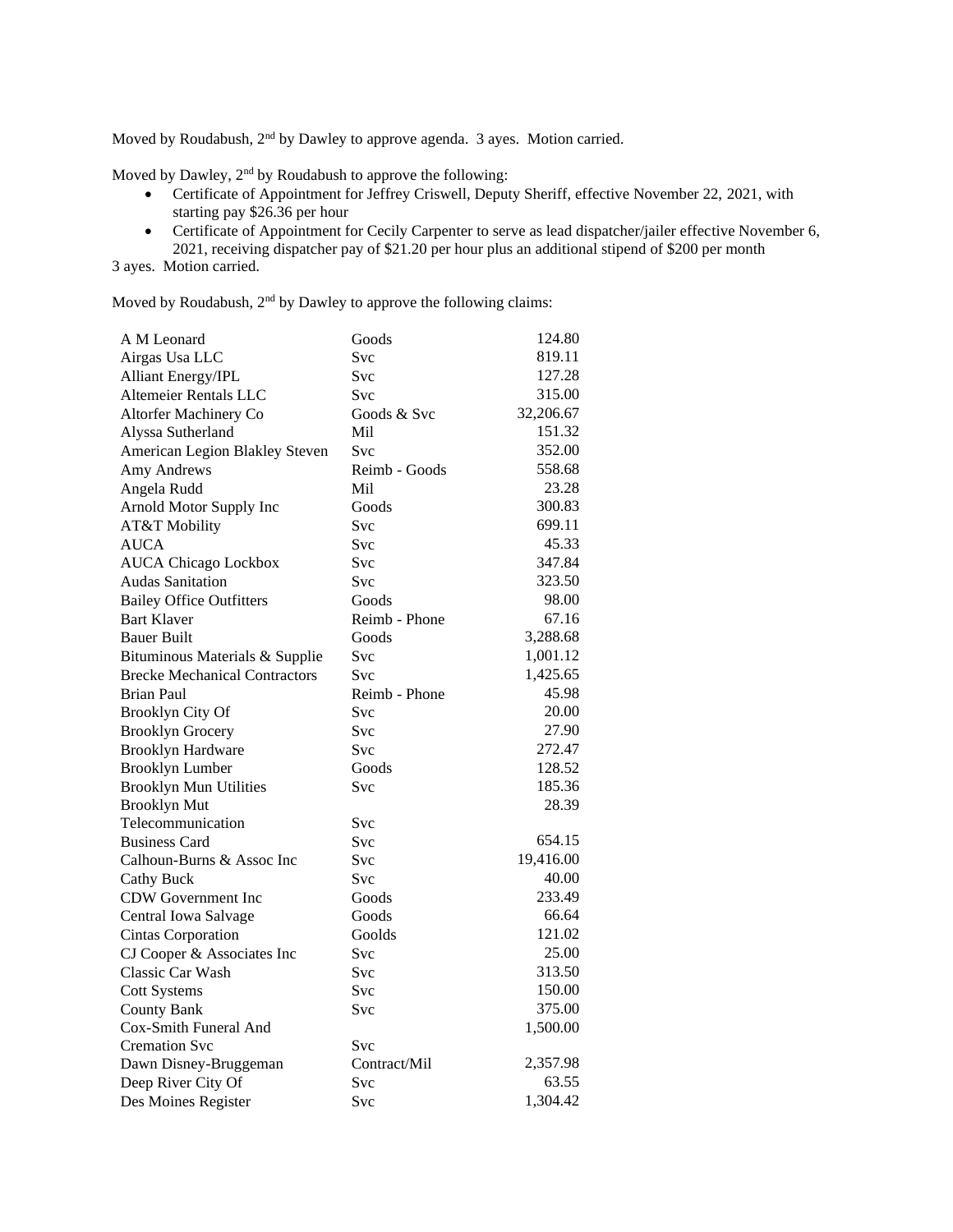| Douds Stone LLC                    | Goods             | 12,813.47  |
|------------------------------------|-------------------|------------|
| <b>Fastenal Company</b>            | Goods             | 3,097.21   |
| Fuelman                            | Goods             | 26.00      |
| Galls Inc                          | Goods             | 127.50     |
| Grinnell City Of                   | Svc               | 112.69     |
| <b>Grinnell Firestone Store</b>    | Svc               | 812.53     |
| Grinnell Herald Register           | Svc               | 997.59     |
| Grinnell Implement Store           | Goods             | 145.41     |
| Henderson Products Inc.            | Goods             | 998.45     |
| Henry M Adkins & Son Inc           | Svc               | 11,336.64  |
| Hickenbottom Inc                   | Goods             | 260.45     |
| Holland-Coble Funeral Home         | Svc               | 1,500.00   |
| Hometown Hardware                  | Goods             | 110.21     |
| Housby Mack Inc                    | Goods             | 153.18     |
| <b>IDALS</b>                       | Svc               | 15.00      |
| <b>IMWCA</b>                       | Svc               | 7,843.00   |
| Iowa City VA Volunteer Svcs        | Goods             | 282.00     |
| Iowa Dept Of Public Health         | Svc               | 2,224.86   |
| Iowa Dept Of Transportation        | Goods             | 19,657.00  |
| IP Pathways                        | Svc               | 22,200.00  |
| Jensen Heating & AC Inc            | <b>Svc</b>        | 647.00     |
| John Deere Fin                     | Goods             | 222.67     |
| John Deere Financial               | Goods             | 502.74     |
| Kari L Diggins                     | Svc               | 569.50     |
| Kathy Cox                          | Mil               | 27.16      |
| Keokuk County Sheriff's Office     | <b>Svc</b>        | 2.50       |
| Linder Tire Service, Inc.          | Svc               | 122.76     |
| Lowry Equipment Inc                | Goods             | 2,191.53   |
| <b>Manatts</b> Inc                 | Goods             | 356.86     |
| Mark Vavroch                       | Reimb - Postage   | 8.70       |
| Martin Marietta Materials          | Goods             | 121,434.29 |
| <b>Marty Block</b>                 | Svc               | 75.00      |
| Matt Parrott/Storey Kenworthy      | Goods             | 32.46      |
| Merle Doty                         | Mil               | 101.85     |
| Mid American Energy                | <b>Svc</b>        | 2,233.97   |
| Montezuma Municipal Water          | Svc               | 105.00     |
| Morrison Enterprises Inc           | Svc               | 22.00      |
| Mutual Wheel Co                    | Goods             | 1,751.92   |
| Napa Auto Parts                    | Goods             | 347.70     |
| Neapolitan Labs LLC                | Svc               | 3,250.00   |
| <b>Ohalloran International Inc</b> | Goods             | 759.44     |
| <b>Pitney Bowes</b>                | Svc               | 732.57     |
| Ponderosa Supply Ltd               | Goods             | 240.00     |
| Postmaster                         | Svc               | 84.00      |
| Pow Co Employee Health Plan Tr     | Svc               | 6,673.41   |
| Poweshiek County Auditor           | Svc               | 600.00     |
| Poweshiek County Secondary         | Goods             | 9.00       |
| Poweshiek Water Assn               | Svc               | 6,242.35   |
| Robert Wilhelm                     | Reimb - Phone/Mil | 93.58      |
| RP Lumber Company Inc              | Goods             | 25.00      |
| <b>Russ Schuck</b>                 | Reimb - Meal/Mil  | 311.93     |
| Sadler Power Train                 | Goods             | 39.90      |
| Safelite Fulfillment, Inc          | Svc               | 479.97     |
|                                    |                   | 164.71     |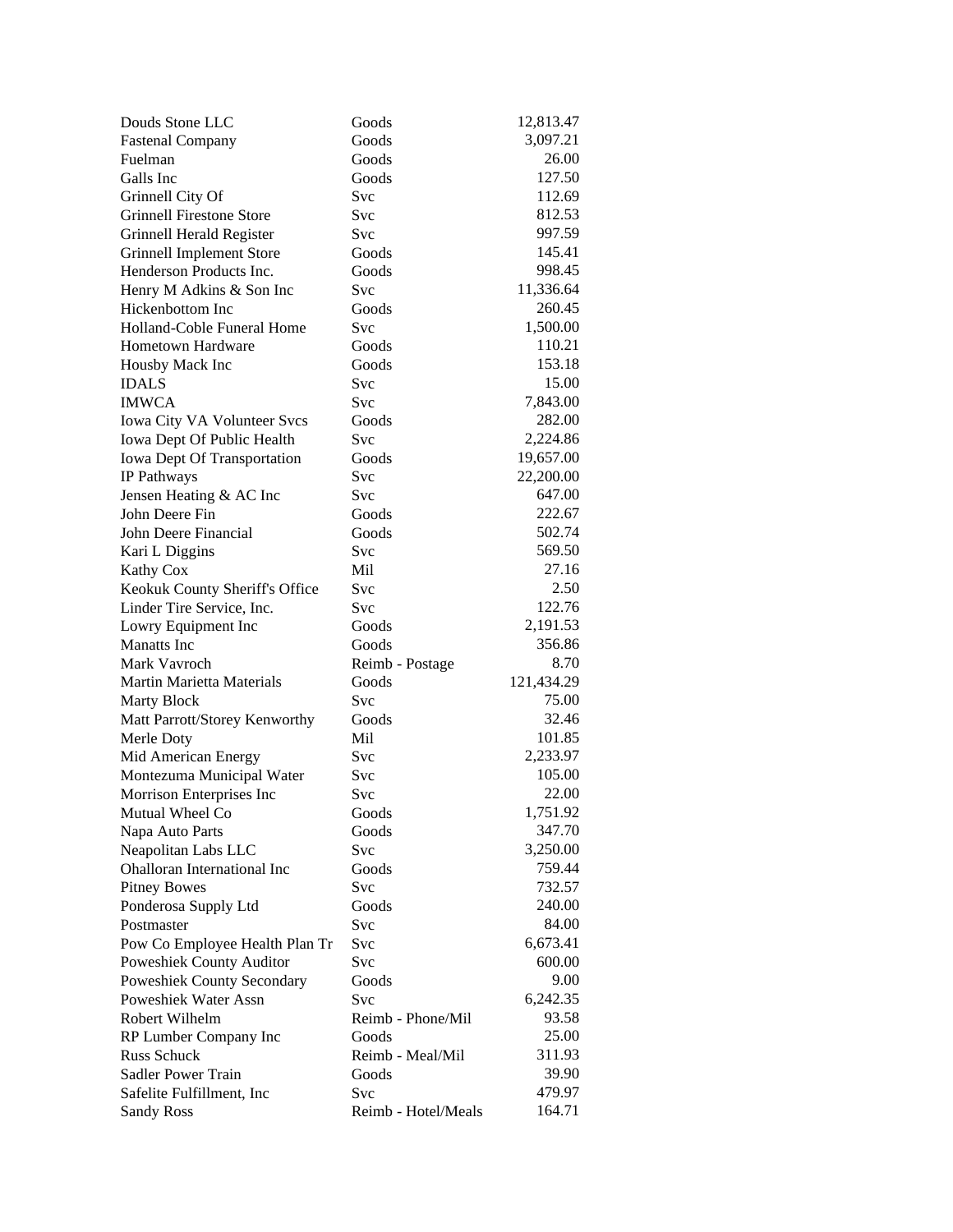| <b>SCISWA</b>                    | Goods       | 659.85    |
|----------------------------------|-------------|-----------|
| Searsboro Telephone Co           | Svc         | 450.00    |
| <b>SHI</b> International Corp    | Svc         | 6,580.00  |
| Sinclair Napa                    | Goods       | 1,288.23  |
| Snap On Tools                    | Goods       | 1,085.00  |
| <b>Steve Link Ford</b>           | Goods & Svc | 981.87    |
| Susan J Sieren                   | Svc         | 105.75    |
| Taylor Auto Body, Inc            | Svc         | 15.00     |
| The Depot Express                | Svc         | 1,773.16  |
| Theresa A Ritland                | Svc         | 165.30    |
| Tifco Industries, Inc.           | Goods       | 1,605.66  |
| <b>US Bank Equipment Finance</b> | Svc         | 992.25    |
| <b>US Postal Service</b>         | Goods       | 352.50    |
| Uwe Meyer                        | Mil         | 21.29     |
| Vanguard Appraisals              | Svc         | 2,640.00  |
| Vannoy Chevrolet Co              | Svc         | 245.36    |
| Verizon                          | Svc         | 320.08    |
| Victor Oil, Inc.                 | Goods       | 21,835.66 |
| <b>VISA</b>                      | <b>Svc</b>  | 220.00    |
| Weld Works, Inc.                 | Goods & Svc | 317.93    |
| Wes Finch Auto Plaza, Inc.       | Goods       | 38,349.60 |
| Wex Bank                         | Svc         | 2,768.45  |
| Windstream                       | Svc         | 5,333.94  |
| Ziegler Inc                      | Goods       | 2,744.80  |

3 ayes. Motion carried.

8:45 a.m. Moved by Roudabush, 2<sup>nd</sup> by Dawley to enter public hearing to receive comments regarding 2021 amendment to urban renewal plan for the county road improvement urban renewal area. 3 ayes. Motion carried. Present: Jason Roudabush, Diana Dawley, Merle Doty, Supervisors; Missy Eilander, Auditor. No one presented any comments regarding the amendment. 8:52 a.m. Moved by Dawley, 2<sup>nd</sup> by Roudabush to end public meeting. 3 ayes. Motion carried.

Moved by Roudabush,  $2<sup>nd</sup>$  by Dawley to approve Resolution #2022-18 approving 2021 amendment to urban renewal plan for Poweshiek County road improvement urban renewal area. 3 ayes. Motion carried.

#### RESOLUTION NO. 2022-18

A resolution to approve 2021 Amendment to Urban Renewal Plan for the Poweshiek County Road Improvement Urban Renewal Area

WHEREAS, the Board of Supervisors (the "Board") of Poweshiek County, by resolution previously established the Poweshiek County Road Improvement Urban Renewal Area (the "Urban Renewal Area") and adopted an urban renewal plan (the "Plan") for the governance of projects and initiatives to be undertaken in the Urban Renewal Area; and

WHEREAS, Chapter 403 of the Code of Iowa requires that, before a county approves any new urban renewal project, or adds property to an urban renewal area, a county must amend the existing urban renewal plan to include that new project or new property; and

WHEREAS, the County has entered into an agreement with the City of Montezuma (the "City") in which the County has agreed to use incremental property tax revenues generated in the Urban Renewal Area in an amount not to exceed \$2,500,000 to improve certain streets in the City, and an amendment to the urban renewal plan for the Urban Renewal Area (the "2021 Amendment") has been prepared which identifies those streets, adds their description to the Urban Renewal Area and describes a new urban renewal project in the Urban Renewal Area related to providing tax increment financing for improvements to those streets; and

WHEREAS, notice of a public hearing by the Board on the proposed 2021 Amendment was given in strict compliance with the provisions of Chapter 403 of the Code of Iowa, and the Board has conducted the hearing;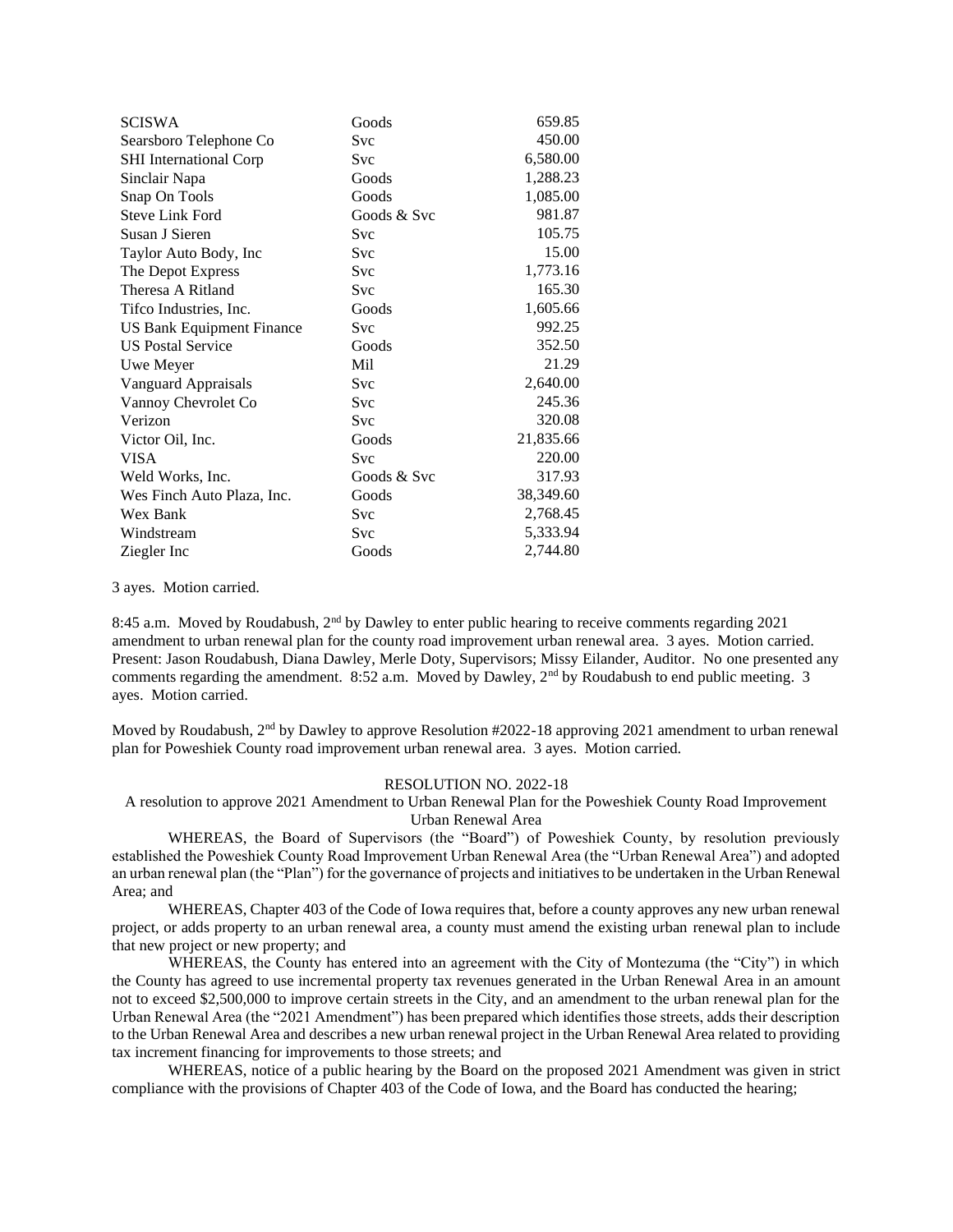NOW, THEREFORE, It Is Resolved by the Board of Supervisors of Poweshiek County, Iowa, as follows: Section 1. It is hereby determined by this Board as follows:

A. The 2021 Amendment conforms to the general plan of the County.

B. The project described in the 2021 Amendment is necessary and appropriate to facilitate the proper growth and development of the County in accordance with sound planning standards and local community objectives.

Section 2. The 2021 Amendment, as referred to herein and in the form attached hereto, is hereby approved.

Section 3. All resolutions or parts thereof in conflict herewith are hereby repealed, to the extent of such conflict.

Passed and approved November 9, 2021.

Merle Doty, Chairperson

Attest: Melissa Eilander, County Auditor

# POWESHIEK COUNTY, IOWA

# URBAN RENEWAL PLAN AMENDMENT

### POWESHIEK COUNTY ROAD IMPROVEMENT URBAN RENEWAL AREA

The Urban Renewal Plan (the "Plan") for the Poweshiek County Road Improvement Urban Renewal Area (the "Urban Renewal Area") is being amended for the purpose of describing property to be added to the Urban Renewal Area and identifying a new urban renewal project.<br>Identification of Property and Project. With

With the adoption of this amendment, the County will add the street right-of-way located within the City of Montezuma listed below to the Urban Renewal Area and will expand the list of authorized urban renewal projects in the Plan to include improvements to these streets.

City of Montezuma street right-of-way added to Urban Renewal Area:

Barnes City Road from U.S. 63 to Bonham Trail

7<sup>th</sup> Street from Jefferson Street to Highway 85

8<sup>th</sup> Street from Jefferson Street to Highway 85

Jefferson Street from 7<sup>th</sup> Street to 8<sup>th</sup> Street

4<sup>th</sup> Street from High School Drive to 484<sup>th</sup> Avenue

8<sup>th</sup> Street from Jefferson Street to Washington Street (storm drainage)

It is anticipated that the County will use incremental property tax revenues to improve certain of these streets during the twenty-year life of the Urban Renewal Area, in an amount not exceeding \$2,500,000.

9:08 a.m. Mark Vavroch, Conservation Director joined the meeting.

9:30 a.m. Board held First Tier Canvass of the votes for the November 2, 2021, City/School Election. Votes cast for each office were read by precinct. Moved by Roudabush, 2<sup>nd</sup> by Dawley to approve November 2, 2021, City/School Election canvass of votes and declare candidates receiving the most votes to be winners and authorize Merle Doty, Chairman to sign Certificates of Election. 3 ayes. Motion carried. A Second Tier Canvass will be held November 15, 2021, to canvass results of Grinnell-Newburg School, compiling the votes received from Poweshiek County and Jasper County voters in that school district. All other city/school results are official as of this First Tier Canvass.

10:34 a.m. Moved by Dawley, 2nd by Roudabush to adjourn. 3 ayes. Motion carried.

\_\_\_\_\_\_\_\_\_\_\_\_\_\_\_\_\_\_\_\_\_\_\_\_\_\_\_\_\_\_\_\_\_\_\_ \_\_\_\_\_\_\_\_\_\_\_\_\_\_\_\_\_\_\_\_\_\_\_\_\_\_\_

Melissa Eilander, Poweshiek County Auditor Merle Doty, Chairman

November 15, 2021

Board met in regular session at 8:30 a.m. Members present Merle Doty, Diana Dawley, and Jason Roudabush.

Chairman Doty led the pledge of allegiance.

Moved by Roudabush, 2<sup>nd</sup> by Dawley to approve agenda. 3 ayes. Motion carried.